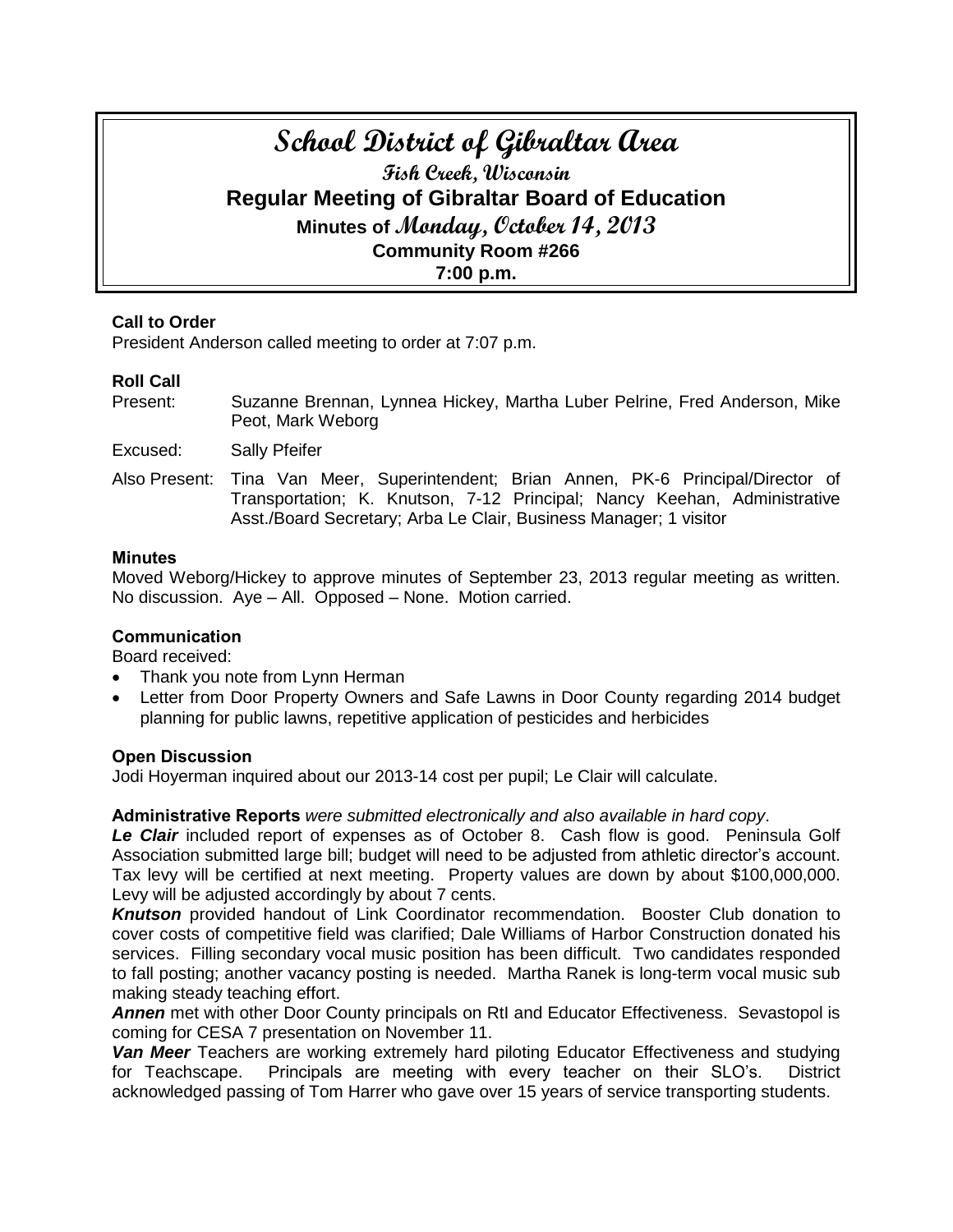# **Regular Meeting of Gibraltar Board of Education Minutes of October 14, 2013 Page 2**

Harrer was an advocate for our kids' transportation and safety. We are deeply sorrowful and greatly appreciate his work on GCSOS, BAKM, and referendum campaigns.

## **First Reading Policy 5.03(1)**

Board heard first reading of revised board policy 5.03(1) Gibraltar Area Schools Application and Agreement for Use of School Facilities based on recommendation from Extracurricular Activities and Community Relations Committee. Feeder programs are currently being charged a minimal fee. To support growth and development of feeder programs that foster skill development of our kids, feeder athletic programs will not be charged to use facility. Second reading is October 28.

## **First Reading Policy 9.14(4)**

Moved Luber Pelrine/Peot to table first reading of revised board policy 9.14(4) Field Trip/Chaperone Policy-Overnight. Aye – All. Opposed – None. Motion carried.

#### **Payment of Bills**

Moved Hickey/Brennan to approve payment of bills totaling \$245,969.16 as presented. Discussion: \$77,279.30 payment to Dell Computer is partial payment for COWS. Sister Bay Auto repaired Suburban. Aye – All. Opposed – None. Motion carried.

#### **Letter of Resignation**

Moved Weborg/Hickey to accept resignation of Bryan Dahlie as Varsity Softball Coach. Aye – All. Opposed – None. Motion carried.

## **Approve Employment – Custodian**

Moved Weborg/Luber Pelrine to approve employment of Eric Warner as full-time year round custodian/maintenance cleaning person for 2013-14. Aye – All. Opposed – None. Motion carried.

#### **Approve Employment – Link Coordinator**

Moved Hickey/Brennan to approve employment of Emily Salm as DCA Link Coordinator for 2013-14. Discussion: DCA will contribute towards cost of this position. Aye – All. Opposed – None. Motion carried.

#### **Donations** – None

## **Committee Reports**

*Student Learning & Instruction Committee* met October 2 and heard update on elementary keyboarding/typing skills which will be necessary for Smarter Balanced Assessment, Mentor/Mentee Program as an important support for new teachers, and core curriculum and PLC's. Judy Sargent will be here October 30 to present information on CCSS.

*Campus Maintenance & Improvement Committee* met on October 9 and heard presentation from Johnson Controls on performance contract energy efficiency projects. Identified maintenance/improvement projects can be funded through revenue limit exemption outside of revenue cap. Projects need to provide energy savings, operational savings, capital cost